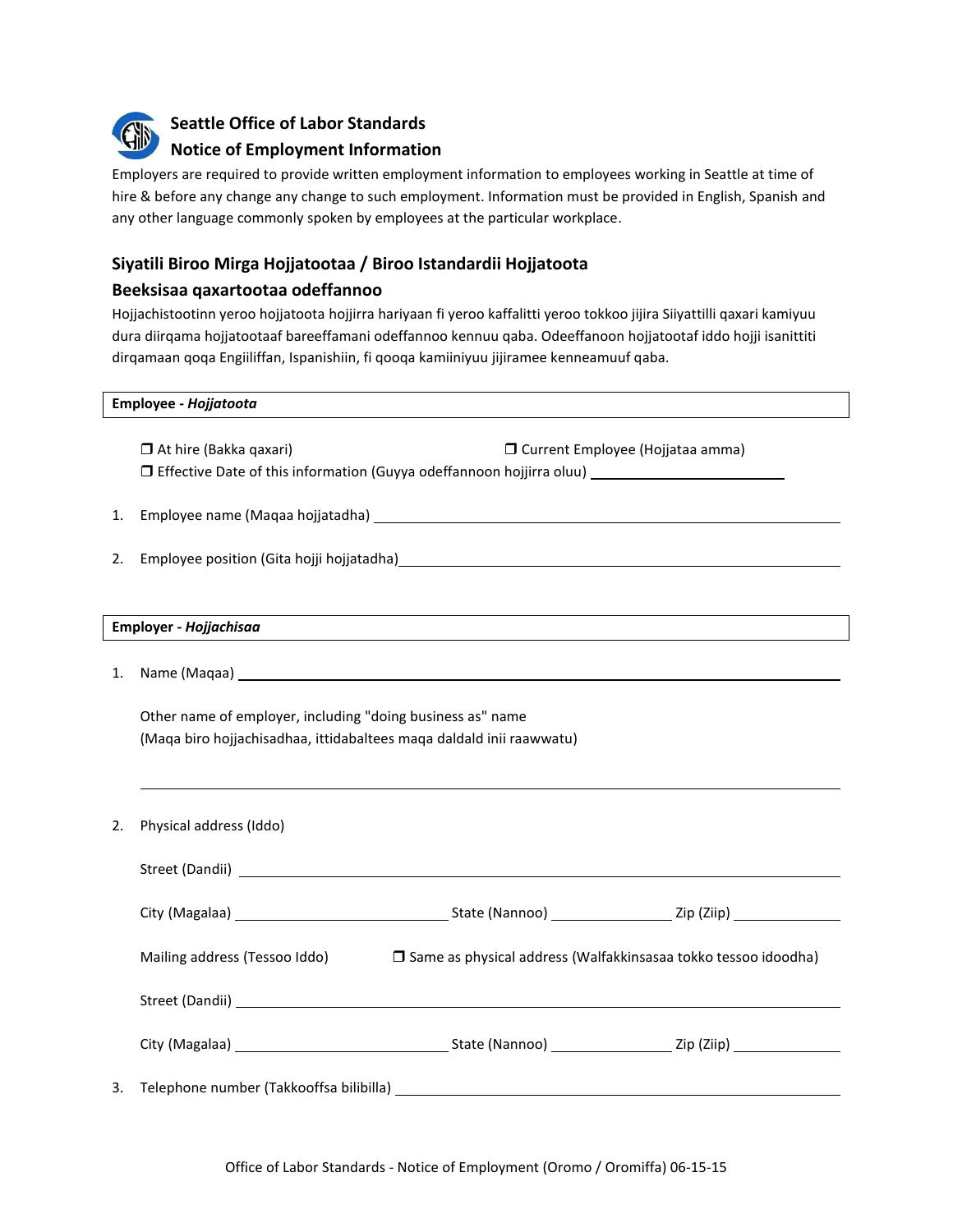| Employee's Wage & Tip Information (Odeeffannoo mindaa fi gurshadhaa) |                                                                                                     |                                           |  |  |
|----------------------------------------------------------------------|-----------------------------------------------------------------------------------------------------|-------------------------------------------|--|--|
|                                                                      |                                                                                                     |                                           |  |  |
| 1.                                                                   |                                                                                                     |                                           |  |  |
|                                                                      |                                                                                                     |                                           |  |  |
|                                                                      | Overtime rate or rates of pay (Shalagi i yeroodabalameefi shalagilee kaffalitt) ___________________ |                                           |  |  |
| 2.                                                                   | Pay basis - check box (Ka'umsa kaffalitti - flannoo sanduqaa)                                       |                                           |  |  |
|                                                                      | Hour (Sa'aatti)                                                                                     | $\Box$ Shift (Jijiramu tokko tokkadhaaf)  |  |  |
|                                                                      | Day (Guyyaa)                                                                                        | □ Week (Torban)                           |  |  |
|                                                                      | □ Piece rate (Shalagi takkatakkan)                                                                  | □ Commission (Kommishiin)                 |  |  |
|                                                                      | □ Non-discretionary Bonus (Bonassii hinjijjiraminee)                                                |                                           |  |  |
|                                                                      | □ Non-exempt Salary (Minda yero hunda hamatamuudhaa)                                                |                                           |  |  |
|                                                                      | □ Exempt Salary (Mindaa hinhamatamuudha)                                                            |                                           |  |  |
|                                                                      | □ Other - provide explanation (Kan biro - ibsa kennuu)                                              |                                           |  |  |
|                                                                      |                                                                                                     |                                           |  |  |
|                                                                      |                                                                                                     |                                           |  |  |
|                                                                      |                                                                                                     |                                           |  |  |
| 3.                                                                   | Regular Pay day (Guyyaa kaffalitti idileedha) ___________________________________                   |                                           |  |  |
| 4.                                                                   | Tip policy (Himamataa gurshadhaa)                                                                   |                                           |  |  |
|                                                                      | □ Tip sharing (Hirachuu gurshadahaa)                                                                | □ Tip pooling (Poollii gurshadhaa)        |  |  |
|                                                                      | $\Box$ Other tip policies – provide explanation (Kan biro himamatalee gurshadhaa – ibsa kennuu)     |                                           |  |  |
|                                                                      |                                                                                                     |                                           |  |  |
|                                                                      |                                                                                                     |                                           |  |  |
| <b>Optional Acknowledgement of Receipt (Haala fudhachu filannoo)</b> |                                                                                                     |                                           |  |  |
|                                                                      |                                                                                                     |                                           |  |  |
|                                                                      |                                                                                                     |                                           |  |  |
|                                                                      |                                                                                                     |                                           |  |  |
| PRINT, Employer representative                                       |                                                                                                     | SIGNATURE, Employer representative & Date |  |  |

(PRINTII, Bakka bu'aa hojjachisaa) (MALLATTOO, Bakka bu'aa hojjachisaa fi guyyaa)

PRINT, Employee and the state of the SIGNATURE, Employee (PRINTII, Hojjatootaa) (MALLATTOO, Hojjatootaa)

## **Language (Qooqa)**

 Employer provided this Notice in English (Hojjachistootin beeksisaa IIngliffan ni kennuuu) Employer provided this Notice in other language (Hojjachistootin beeksisaa kanaqoqa biro IIngliffan ni kennuuu)